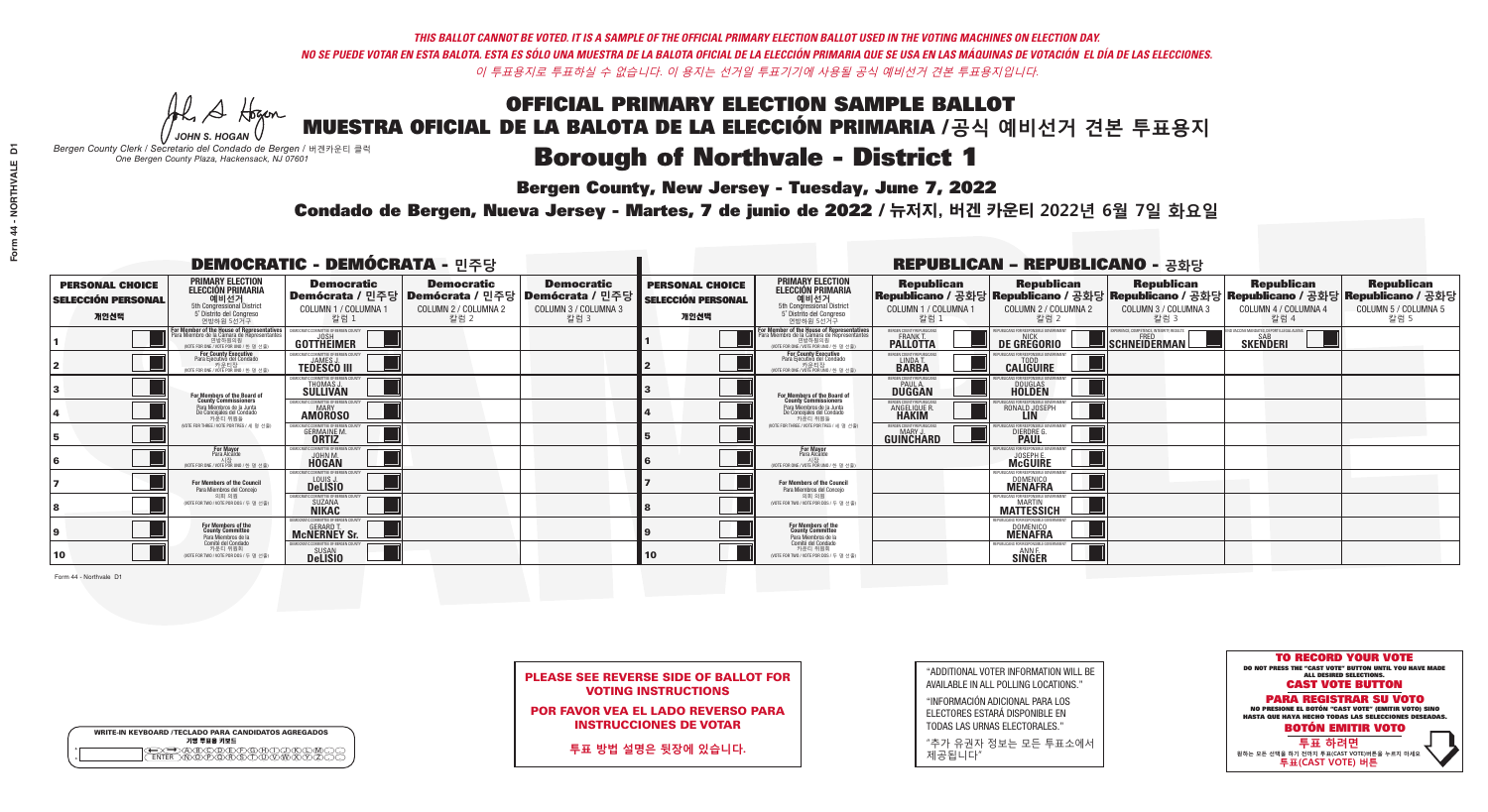A Hogan *JOHN S. HOGAN*

| <b>WRITE-IN KEYBOARD /TECLADO PARA CANDIDATOS AGREGADOS</b><br>기명 투표용 키보드 |  |
|---------------------------------------------------------------------------|--|
| >@®©®®®®®®©®®<br>`™®®®®®®©™™®®<br><b>FNTFR</b>                            |  |

# OFFICIAL PRIMARY ELECTION SAMPLE BALLOT MUESTRA OFICIAL DE LA BALOTA DE LA ELECCIÓN PRIMARIA /**공식 예비선거 견본 투표용지**

### **Borough of Northvale - District 2**

**Bergen County, New Jersey - Tuesday, June 7, 2022** 

*Bergen County Clerk / Secretario del Condado de Bergen /* 버겐카운티 클럭 *One Bergen County Plaza, Hackensack, NJ 07601*



PLEASE SEE REVERSE SIDE OF BALLOT FOR VOTING INSTRUCTIONS

POR FAVOR VEA EL LADO REVERSO PARA INSTRUCCIONES DE VOTAR

**투표 방법 설명은 뒷장에 있습니다.**

"ADDITIONAL VOTER INFORMATION WILL BE AVAILABLE IN ALL POLLING LOCATIONS."

"INFORMACIÓN ADICIONAL PARA LOS ELECTORES ESTARÁ DISPONIBLE EN TODAS LAS URNAS ELECTORALES."

"추가 유권자 정보는 모든 투표소에서 제공됩니다"

Condado de Bergen, Nueva Jersey - Martes, 7 de junio de 2022 / 뉴저지, 버겐 카운티 2022년 6월 7일 화요일 *One Bergen County Plaza, Hackensack, NJ 07601*

| <b>DEMOCRATIC - DEMÓCRATA - 민주당</b>                         |                                                                                                                                               |                                                                                   |                                                   |                                                                                                        |                                                             |                                                                                                                                           |                                                                | <b>REPUBLICAN - REPUBLICANO - 공화당</b>                                                                                                          |                                                           |                                                                |                                                   |
|-------------------------------------------------------------|-----------------------------------------------------------------------------------------------------------------------------------------------|-----------------------------------------------------------------------------------|---------------------------------------------------|--------------------------------------------------------------------------------------------------------|-------------------------------------------------------------|-------------------------------------------------------------------------------------------------------------------------------------------|----------------------------------------------------------------|------------------------------------------------------------------------------------------------------------------------------------------------|-----------------------------------------------------------|----------------------------------------------------------------|---------------------------------------------------|
| <b>PERSONAL CHOICE</b><br><b>SELECCIÓN PERSONAL</b><br>개인선택 | <b>PRIMARY ELECTION</b><br><b>ELECCIÓN PRIMARIA</b><br>예비선거<br><sup>5th</sup> Congressional District<br>5° Distrito del Congreso<br>연방하원 5선거구 | <b>Democratic</b><br>COLUMN 1 / COLUMNA 1<br>칼럼 1                                 | <b>Democratic</b><br>COLUMN 2 / COLUMNA 2<br>칼럼 2 | <b>Democratic</b><br>│Demócrata / 민주당│Demócrata / 민주당│Demócrata / 민주당│<br>COLUMN 3 / COLUMNA 3<br>칼럼 3 | <b>PERSONAL CHOICE</b><br><b>SELECCIÓN PERSONAL</b><br>개인선택 | <b>PRIMARY ELECTION</b><br><b>ELECCIÓN PRIMARIA</b><br>예비선거<br>5th Congressional District<br>5° Distrito del Congreso<br>연방하원 5선거구        | <b>Republican</b><br>COLUMN 1 / COLUMNA 1<br>칼럼 1              | <b>Republican</b><br>Republicano / 공화당 Republicano / 공화당 Republicano / 공화당 Republicano / 공화당 Republicano / 공화당<br>COLUMN 2 / COLUMNA 2<br>칼럼 2 | <b>Republican</b><br>COLUMN 3 / COLUMNA 3<br>칼럼 3         | <b>Republican</b><br>COLUMN 4 / COLUMNA 4<br>칼럼 4              | <b>Republican</b><br>COLUMN 5 / COLUMNA 5<br>칼럼 5 |
|                                                             | For Member of the House of Representatives<br>Para Miembro de la Cámara de Representantes<br>연방하원의원<br>WOTE FOR ONE / VOTE POR UNO / 한 명 선출   | DEMOCRATIC COMMITTEE OF BERGEN COUNTY<br><b>GOTTHEIMER</b>                        |                                                   |                                                                                                        |                                                             | For Member of the House of Representatives<br>ara Miembro de la Cámara de Representant<br>연방하원의원<br>(VOTE FOR ONE / VOTE POR UNO / 한 명 선출 | BERGEN COUNTY REPUBLICANS<br><b>PALLOTTA</b>                   | DE GREGORIO                                                                                                                                    | KPERIENCE, COMPETENCE, INTEGRITY, RESULTS<br>SCHNEIDERMAN | ND VACCINE MANDATES, DEPORT ILLEGAL ALIENS.<br><b>SKENDERI</b> |                                                   |
|                                                             | <b>For County Executive</b><br>Para Ejecutivo del Condado<br>가운티장<br>(VOTE FOR ONE / VOTE POR UNO / 한 명 선출)                                   | <b>EMOCRATIC COMMITTEE OF BERGEN COUNTY</b><br><b>TEDESCO III</b>                 |                                                   |                                                                                                        |                                                             | <b>For County Executive</b><br>Para Ejecutivo del Condado<br>7 카운티장<br>(VOTE FOR ONE / VOTE POR UNO / 한 명 선출)                             | BERGEN COUNTY REPUBLICAN:<br>LINDA T.                          | <b>CALIGUIRE</b>                                                                                                                               |                                                           |                                                                |                                                   |
|                                                             | For Members of the Board of<br>County Commissioners                                                                                           | <b>EMOCRATIC COMMITTEE OF BERGEN COUNT</b><br><b>THOMAS J.</b><br><b>SULLIVAN</b> |                                                   |                                                                                                        |                                                             | For Members of the Board of<br>County Commissioners                                                                                       | BERGEN COUNTY REPUBLICAN<br><b>PAUL A.</b><br><b>DUGGAN</b>    | <b>DOUGLAS</b>                                                                                                                                 |                                                           |                                                                |                                                   |
|                                                             | Para Miembros de la Junta<br>De Concejales del Condado<br>카우티 위원들                                                                             | <b>IOCRATIC COMMITTEE OF BEBGEN COUNT</b><br><b>AMOROSO</b>                       |                                                   |                                                                                                        |                                                             | Para Miembros de la Junta<br>De Concejales del Condado<br>카우티 위원들                                                                         | ERGEN COUNTY REPUBLICAN:<br><b>ANGELIQUE R</b><br><b>HAKIM</b> | RONALD JOSEPH<br><b>LIN</b>                                                                                                                    |                                                           |                                                                |                                                   |
|                                                             | NOTE FOR THREE / VOTE POR TRES / 세 명 선출)                                                                                                      | <b>GERMAINE M.</b><br><b>ORTIZ</b>                                                |                                                   |                                                                                                        |                                                             | NOTE FOR THREE / VOTE POR TRES / 세 명 선출)                                                                                                  | ERGEN COUNTY REPUBLICAN:<br><b>GUINCHARD</b>                   | DIERDRE O                                                                                                                                      |                                                           |                                                                |                                                   |
|                                                             | For Mayor<br>Para Alcalde<br>NOTE FOR ONE / VOTE POR UNO / 한 명 선원                                                                             | MOCRATIC COMMITTEE OF BERGEN COUNT<br><b>HOGAN</b>                                |                                                   |                                                                                                        |                                                             | For Mayor<br>Para Alcalde<br>NOTE FOR ONE / VOTE POR UNO / 한 명 선출                                                                         |                                                                | 'UBI ICANS FOR RESPONSIBI E G<br><b>McGUIRE</b>                                                                                                |                                                           |                                                                |                                                   |
|                                                             | For Members of the Council<br>Para Miembros del Conceio                                                                                       | MOCRATIC COMMITTEE OF BERGEN COUNTY<br>LOUIS J.                                   |                                                   |                                                                                                        |                                                             | For Members of the Council<br>Para Miembros del Concejo                                                                                   |                                                                | 'URI ICANS FOR RESPONSIBI E GOVERNMEN<br><b>DOMENICO</b><br><b>MENAFRA</b>                                                                     |                                                           |                                                                |                                                   |
|                                                             | 의회 의원<br>(VOTE FOR TWO / VOTE POR DOS / 두 명 선출)                                                                                               | <b>:RATIC COMMITTEE OF BERGEN COUNT</b><br>SUZANA<br>NIKAC                        |                                                   |                                                                                                        |                                                             | 의회 의원<br>(VOTE FOR TWO / VOTE POR DOS / 두 명 선출)                                                                                           |                                                                | FPUBLICANS FOR RESPONSIBLE GOVERNMEN<br><b>MARTIN</b><br><b>MATTESSICH</b>                                                                     |                                                           |                                                                |                                                   |
|                                                             | For Members of the<br>County Committee<br>Para Miembros de la                                                                                 | AOCRATIC COMMITTEE OF BERGEN CO'<br><b>PETER</b>                                  |                                                   |                                                                                                        |                                                             | For Members of the<br>County Committee<br>Para Miembros de la<br>Comité del Condado                                                       |                                                                | REPUBLICANS FOR RESPONSIBLE GOVERNMEN<br><b>EDWARD F</b><br><b>DURFEE Jr.</b>                                                                  |                                                           |                                                                |                                                   |
| 10                                                          | Comité del Condado<br>카운티 위원회<br>(VOTE FOR TWO / VOTE POR DOS / 두 명 선출)                                                                       | MOCRATIC COMMITTEE OF BERGEN COUNT<br><b>ELAINE</b><br><b>BRONDI</b>              |                                                   |                                                                                                        | 10                                                          | 카운티 위원회<br>(VOTE FOR TWO / VOTE POR DOS / 두 명 선출)                                                                                         |                                                                | EPUBLICANS FOR RESPONSIBLE GOVERNMEN<br><b>DURFEE</b>                                                                                          |                                                           |                                                                |                                                   |

Form 44 - Northvale D2